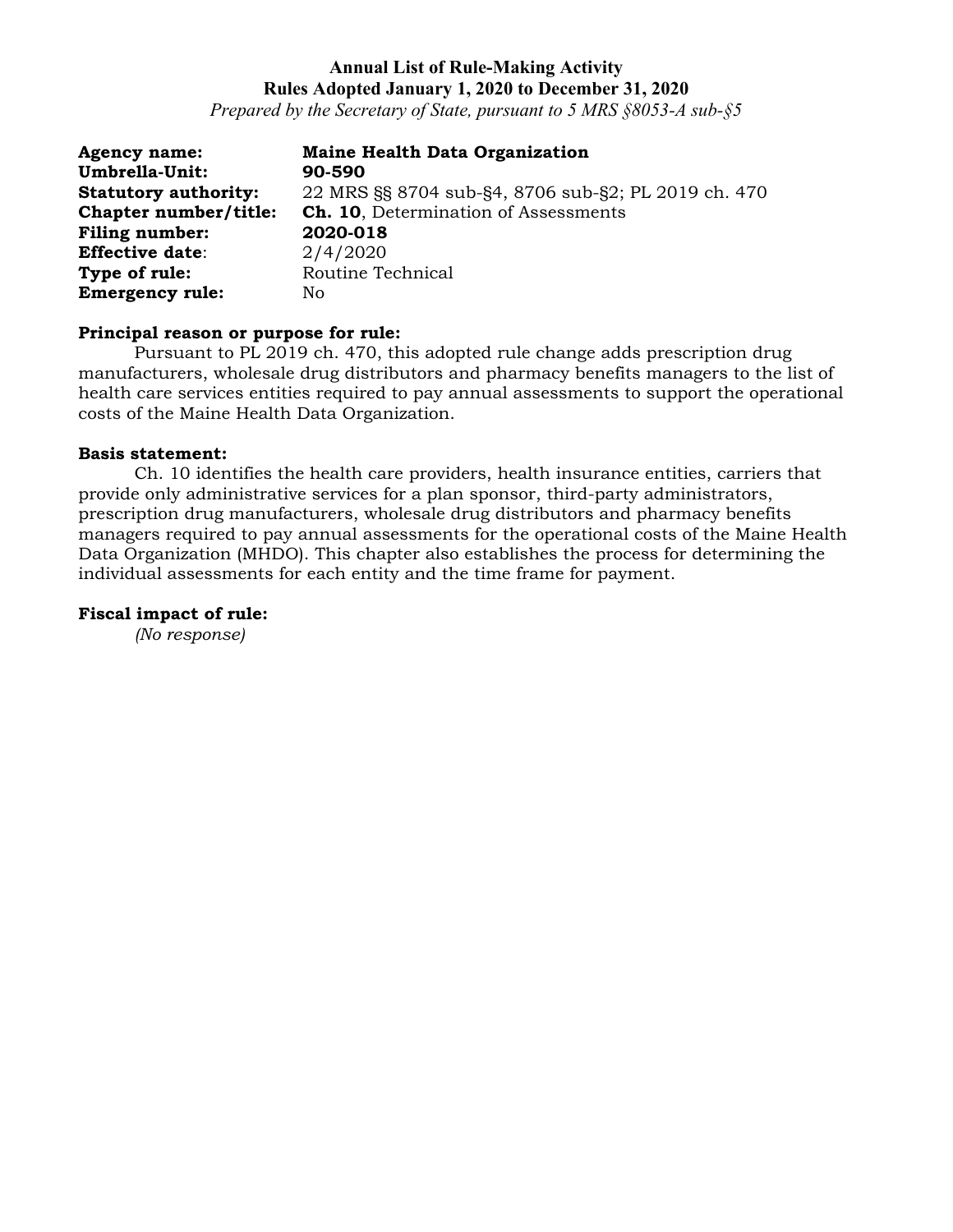*Prepared by the Secretary of State, pursuant to 5 MRS §8053-A sub-§5*

| <b>Agency name:</b>         | <b>Maine Health Data Organization</b> |
|-----------------------------|---------------------------------------|
| Umbrella-Unit:              | 90-590                                |
| <b>Statutory authority:</b> | 22 MRS §§ 8705-A; PL 2019 ch. 470     |
| Chapter number/title:       | Ch. 100, Enforcement Procedures       |
| <b>Filing number:</b>       | 2020-134                              |
| <b>Effective date:</b>      | 7/3/2020                              |
| Type of rule:               | Major Substantive                     |
| <b>Emergency rule:</b>      | No.                                   |

### **Principal reason or purpose for rule:**

Pursuant to PL 2019 ch. 470, this rule change adds prescription drug manufacturers, wholesale drug distributors and pharmacy benefits managers to the list of health care services entities who may be fined for failure to file prescription drug price data; failure to pay the annual assessment; and for intentional or knowing failure to protect the disclosure of confidential or privileged data.

#### **Basis statement:**

Ch. 100 establishes a schedule of fines and other enforcement actions for failure to file clinical, quality, financial, restructuring, health care claims and prescription drug price data; failure to pay the annual assessment; and for intentional or knowing failure to protect the disclosure of confidential or privileged data.

The changes (except for corrections) are a result of the new requirements defined in PL 2019 ch. 470. "An Act to Further Expand Drug Price Transparency."

The MHDO Board met on May 23, 2019 and authorized the MHDO to initiate rulemaking to ch. 100, as required under 22 MRS §8705-A. A public hearing was held on November 21, 2019 with a 10-day public comment period of December 2, 2020. The following public comments were received and on January 16, 2020 the Board provisionally adopted this major substantive rule. The provisionally adopted rule was submitted to the Maine State Legislature for its review, in accordance with 5 MRS §8072. On March 10, 2020, the Maine State Legislature authorized final adoption of the rule, with an amendment in Section 2 of paragraph M to change the cross reference in the definition of "pharmacy benefits manager" to Title 24-A §4347 sub-§17.

### **Fiscal impact of rule:**

*(No response)*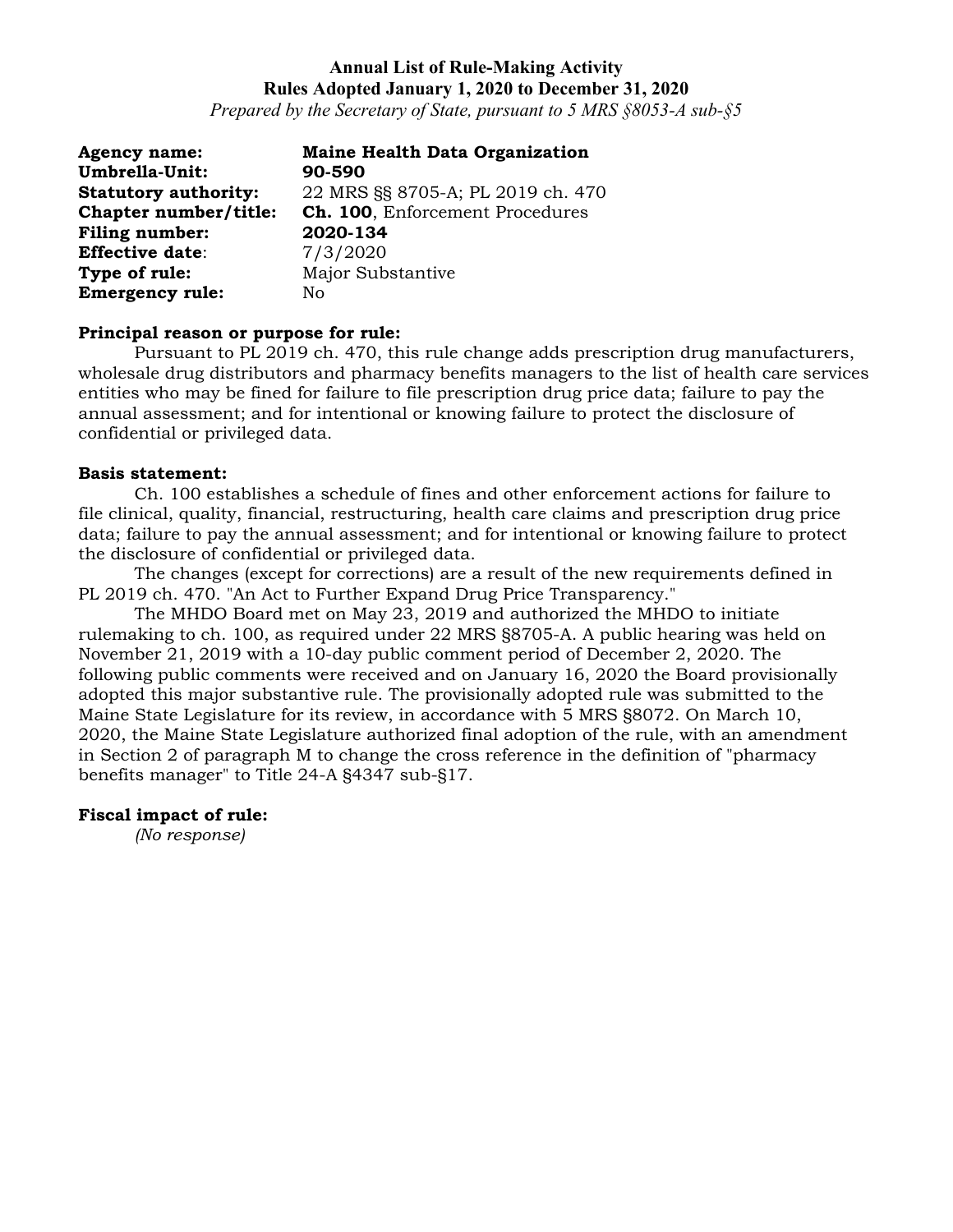*Prepared by the Secretary of State, pursuant to 5 MRS §8053-A sub-§5*

| <b>Agency name:</b><br>Umbrella-Unit: | <b>Maine Health Data Organization</b><br>90-590          |
|---------------------------------------|----------------------------------------------------------|
| <b>Statutory authority:</b>           | 22 MRS §§ 8703(1), 8704(4), 8708(6-A), 8712(2)           |
| Chapter number/title:                 | Ch. 243, Uniform Reporting System for Health Care Claims |
|                                       | Data Sets                                                |
| <b>Filing number:</b>                 | 2020-217                                                 |
| <b>Effective date:</b>                | 10/12/2020                                               |
| Type of rule:                         | Routine Technical                                        |
| <b>Emergency rule:</b>                | No.                                                      |

### **Principal reason or purpose for rule:**

The rule change will update the current definitions of Pharmacy Benefit Manager (consistent with statutory revision made earlier this year), resume collection of race and ethnicity data, and add fields to indicate if a provider is in a payer's network.

### **Basis statement:**

The Maine Health Data Organization is authorized by statute to collect health care data. The purpose of this chapter is to explain the provisions for filing health care claims data sets from all third-party payers, third-part administrators, Medicare health plan sponsors and pharmacy benefits managers.

### **Fiscal impact of rule:**

There is no fiscal impact on state municipalities, counties or businesses.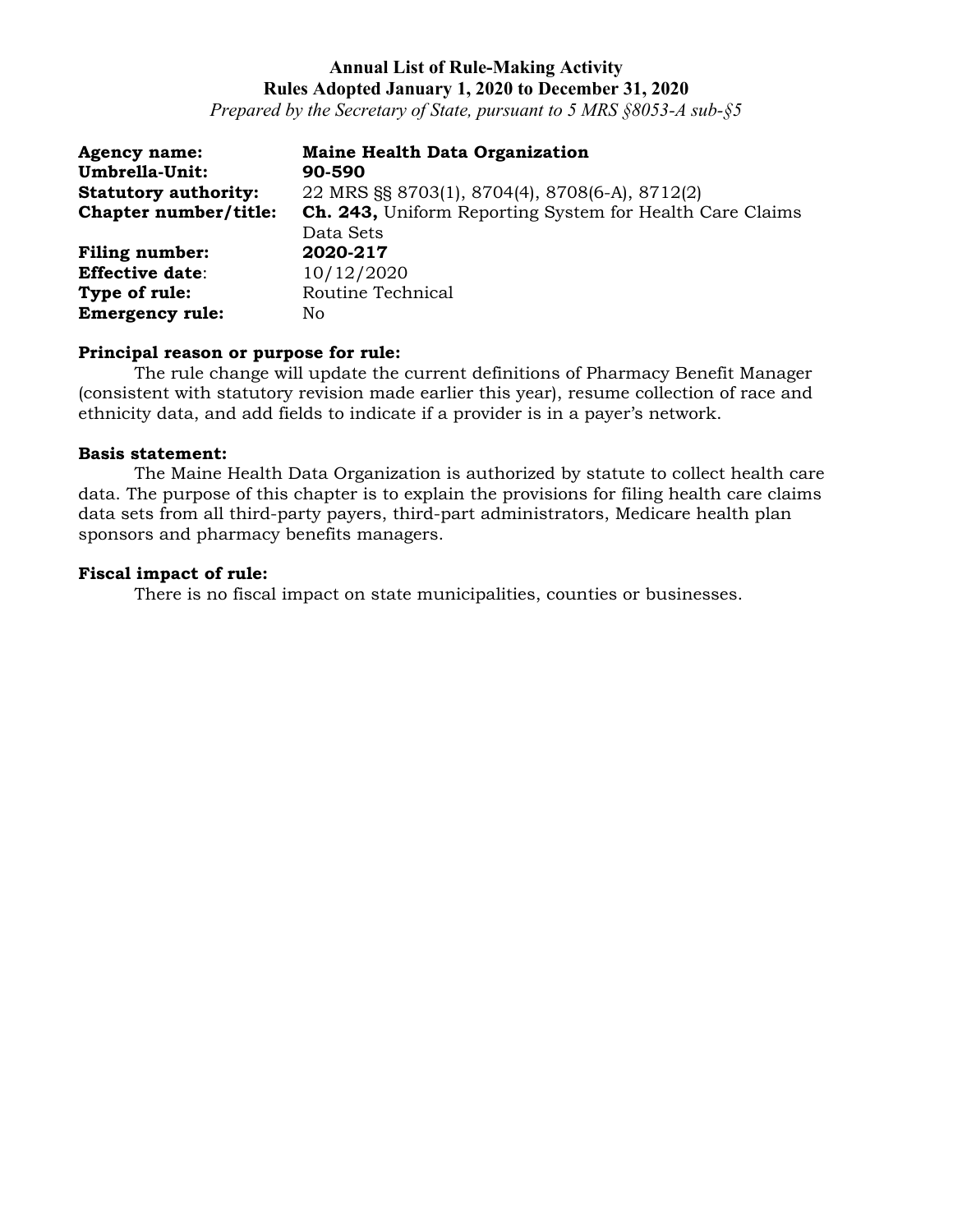*Prepared by the Secretary of State, pursuant to 5 MRS §8053-A sub-§5*

| <b>Agency name:</b>         | <b>Maine Health Data Organization</b>                         |
|-----------------------------|---------------------------------------------------------------|
| Umbrella-Unit:              | 90-590                                                        |
| <b>Statutory authority:</b> | 22 MRS §§ 8704 sub-§4, 8709                                   |
| Chapter number/title:       | Ch. 300, Uniform Reporting System for Hospital Financial Data |
| Filing number:              | 2020-052                                                      |
| <b>Effective date:</b>      | 3/16/2020                                                     |
| Type of rule:               | Routine Technical                                             |
| <b>Emergency rule:</b>      | No                                                            |

### **Principal reason or purpose for rule:**

This rule change will add the requirement that hospitals and parent entities be required to submit consolidated financial data along with organizational information, This change will provide greater transparency to the public into the finances of the hospital and parent entities.

#### **Basis statement:**

The Maine Health Data Organization is authorized by statue to collect health care data. This chapter governs the provisions for the identification of entities required to file financial data to the MHDO; including data content, format, medium, submission schedule, reporting standards; and compliance.

The MHDO Board met on May 23, 2019 and authorized the MHDO to initiate rulemaking to ch. 300. A public hearing was held on November 21, 2019 with a MHDO staff recommended comment (see below) to the amended rule. On March 5, 2020 the MHDO Board approved the amended rule as revised.

### **Fiscal impact of rule:**

There is no fiscal impact on state, municipalities, counties, or businesses.